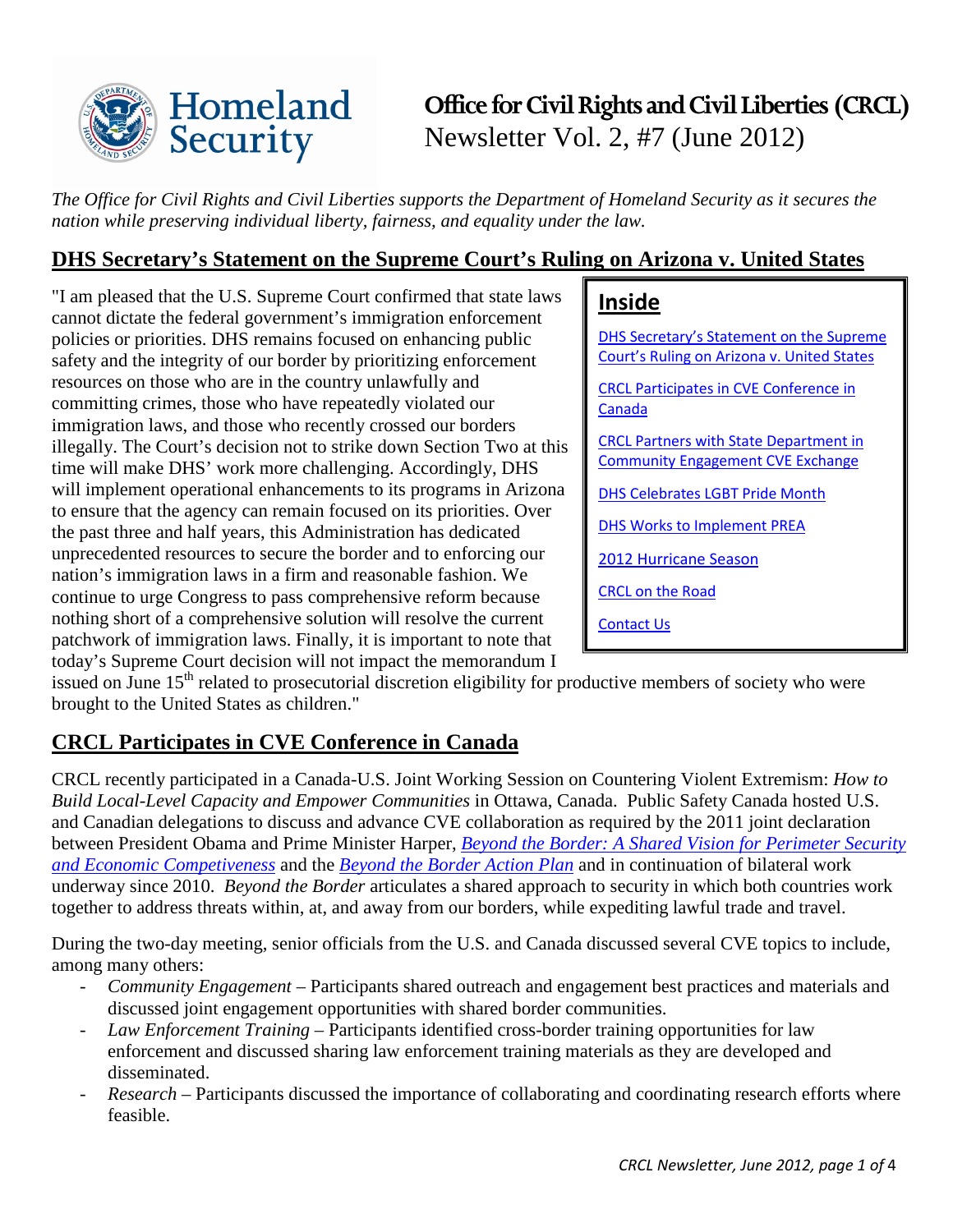# **CRCL Partners with State Department in Community Engagement CVE Exchange**

This month, a CRCL representative traveled to Dusseldorf, Hamburg, and Berlin, Germany where he gave several presentations as part of a CRCL/State Department community engagement exchange program on countering violent extremism (CVE). While in Germany, the U.S. delegation met with community leaders from local governments, law enforcement, and civil society organizations to exchange CVE strategies and discuss best practices to facilitate community resilience and engagement. Such strategies ranged from implementing new programs to curb youth crime and violence to building relationships with communities to develop trust and coordination in countering violent extremism of all forms.

The U.S. delegation, representing Chicago and Seattle, included local community leaders and educators, local law enforcement officials, and an Assistant U.S. Attorney.

Later this summer, CRCL, in partnership with the State Department, will coordinate a program for German counterparts who will visit the U.S. to participate in various community engagement activities in Chicago.



*State Department U.S. delegation in Germany*

# <span id="page-1-0"></span>**DHS Celebrates LGBT Pride Month**

DHS celebrated LGBT Pride Month with a commemoration event hosted by DHS Pride, the DHS-recognized employee association for Lesbian, Gay, Bisexual and Transgender employees. Secretary Napolitano delivered remarks at the event and received the "DHS Pride Award for Service" for her many years of dedicated service and her unwavering support of DHS policies and protections for LGBT personnel.

The Secretary noted the Department's commitment to creating a welcoming and inclusive environment for all employees and the important role that groups like DHS Pride have in building that common culture. She also acknowledged the large number of LGBT leaders in DHS, as well as specific accomplishments that many DHS Components have put forth to advance LGBT equality.

"We need to recruit and retain the best people from across the country to fill our jobs, and that means leaving no pool of talent untapped," the Secretary said.



*Secretary Napolitano receives the "DHS Pride Award for Service"*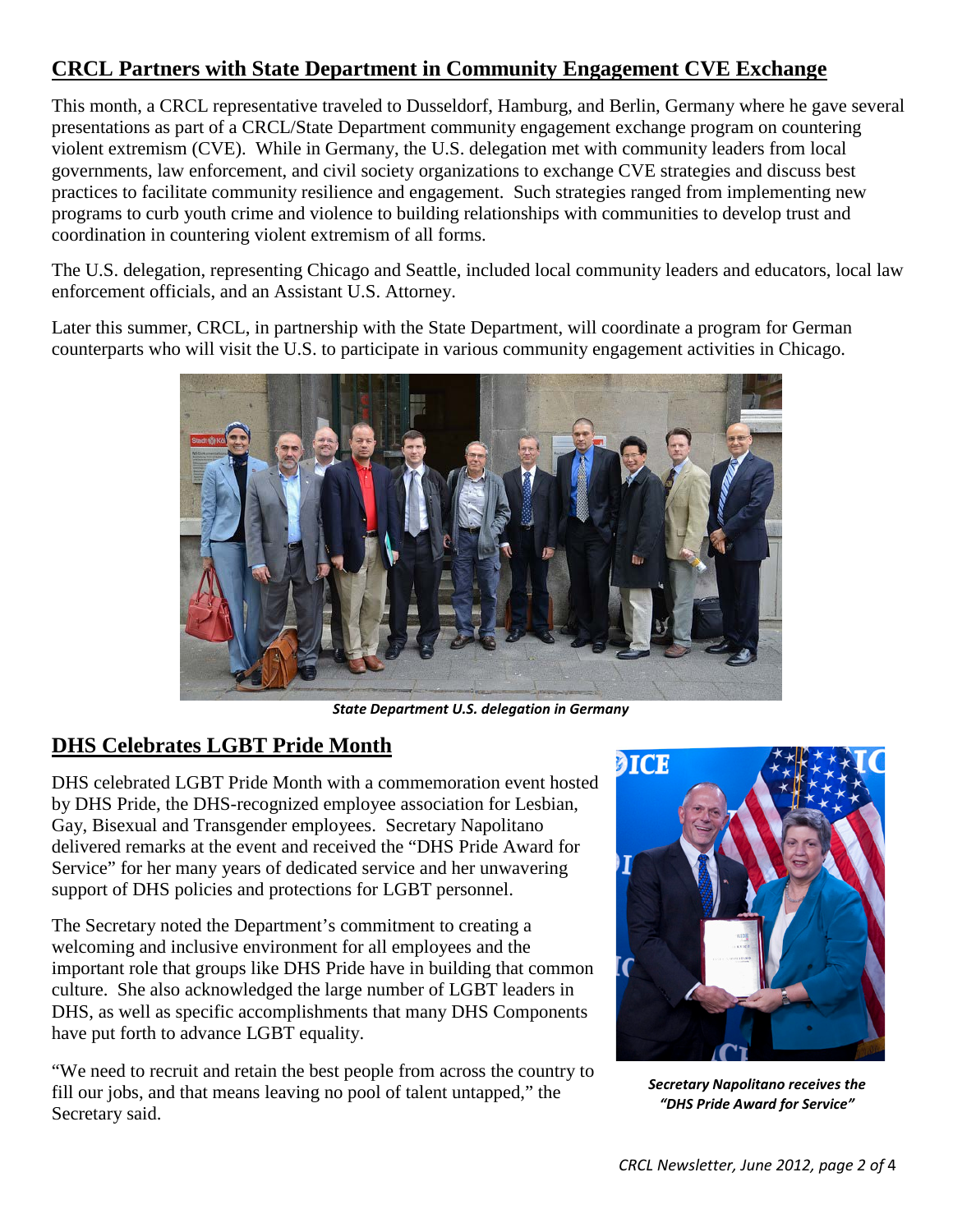# <span id="page-2-0"></span>**DHS Works to Implement a Zero Tolerance Standard for Sexual Abuse in Detention**

On May 17, 2012, President Obama issued a presidential memorandum directing all federal agencies to take steps to implement the Prison Rape Elimination Act of 2003 (PREA), which was enacted to establish a "zero tolerance standard" for sexual abuse in detention facilities in the United States.

DHS takes President Obama's mandate, and the issue of sexual abuse in detention, seriously. The Department has formed a working group to develop its own regulations that advance the goals of PREA, to prevent, detect and respond to sexual abuse. CRCL is participating in this effort, which will complement existing policies related to zero tolerance. DHS will provide its Notice of Proposed Rulemaking to the Office of Management and Budget (OMB) later this year.

This past May, Immigration and Customs Enforcement (ICE), after consulting with CRCL, promulgated a new directive on [Sexual Abuse and Assault Prevention and Response](http://www.ice.gov/doclib/dro/detention-standards/pdf/sexual_abuse_and_assault_prevention_and_intervention.pdf) in order to comprehensively address and clarify procedures at the agency level relating to investigation, coordination, and response of sexual assault and abuse in immigration detention facilities. ICE's [Performance-Based National Detention Standards 2011,](http://www.ice.gov/detention-standards/2011/) issued in February, contain improved standards that provide greater protections from sexual abuse for detainees.

# <span id="page-2-1"></span>**2012 Hurricane Season**

The National Oceanic and Atmospheric Administration (NOAA) predicts a near-normal 2012 Atlantic hurricane season, which will be less active compared to recent years. Forecasters at NOAA's Climate Prediction Center say there's a 70 percent chance that nine to 15 named storms will develop this season, of which four to eight will strengthen to a hurricane and of those one to three will become major hurricanes (ranking Category 3, 4 or 5).



This year marks the 20<sup>th</sup> anniversary of Hurricane Andrew, the Category

5 storm that devastated South Florida during what was an otherwise average hurricane season in 1992. While the outlook for 2012 is also mild, Hurricane Andrew serves as a reminder that we must all remain vigilant and prepared for this season's storms and other natural disasters, especially those living and vacationing in hurricaneprone areas.

[Ready.gov](http://www.ready.gov/hurricanes) provides resourceful tips for what to do before, during and after a hurricane; along with important contact information for state and local emergency management agencies. Take Ready's ["Pledge to Prepare"](http://community.fema.gov/connect.ti/system/register?nextURL=%2Fconnect.ti%2FREADYNPM%2FrequestJoinGroup%3FSHOWREG%3D%26amp%3BCONFIRM%3DN%26amp%3BDONE%4D) to ensure that you and your family have plans in place for the 2012 hurricane season.

# <span id="page-2-2"></span>**CRCL on the Road, June**

### *June 6 – San Diego, California*

CRCL representatives presented at the US Attorney's roundtable meeting with Somali communities.

### *June 11-15 – Los Angeles, California*

A CRCL representative attended a CVE conference sponsored in part by the Los Angeles Sheriff's Department and the Muslim American Homeland Security Congress.

### *June 11-15 – Orlando, Florida*

CRCL representatives participated in the National Association of Latino Elected and Appointed Officials 29<sup>th</sup> Annual Conference.

### *June 14 – Goshen, New York*

A CRCL representative participated in the New York Law Enforcement Outreach Conference to the Jewish Community.